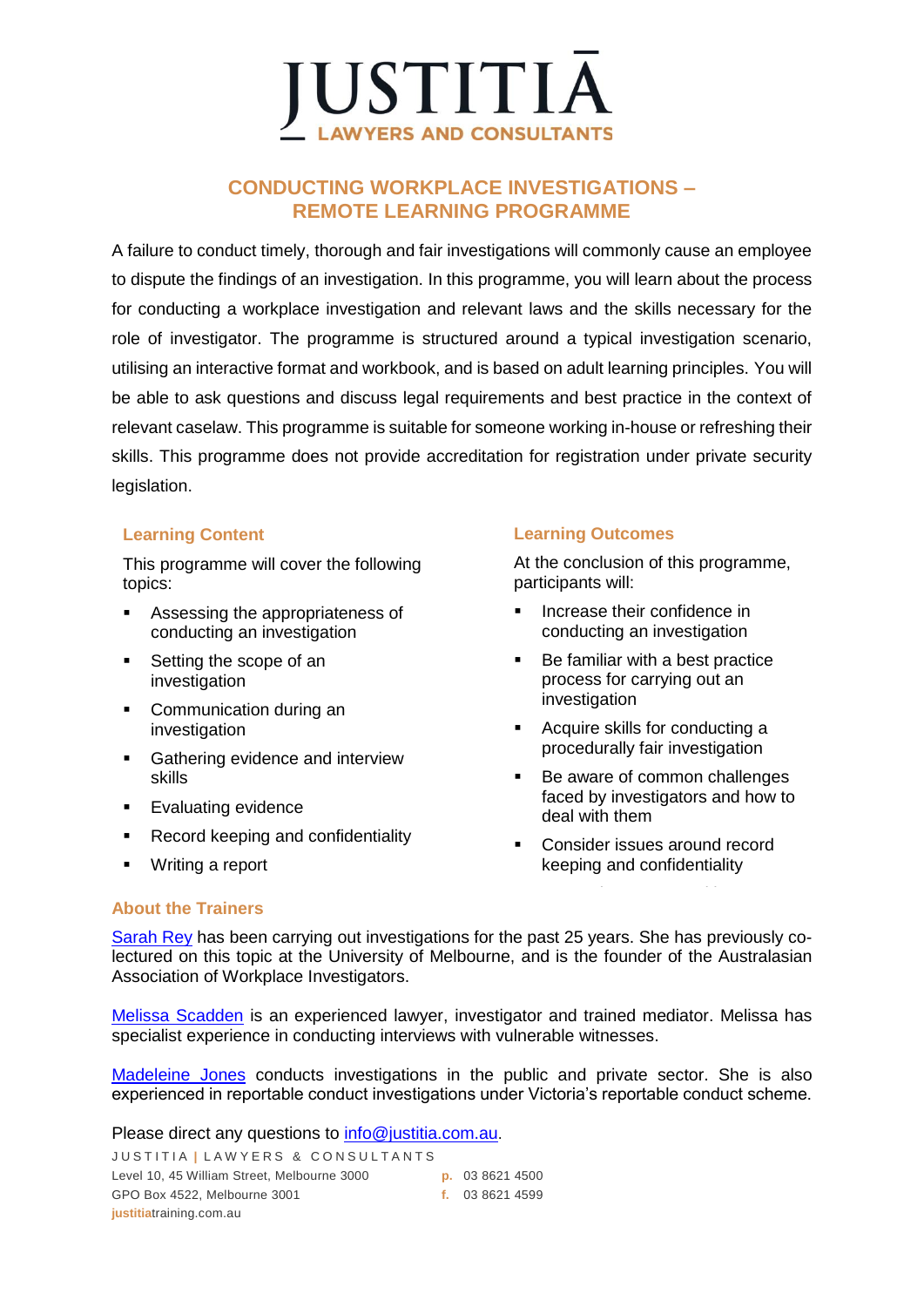## JUSTITIA TRAININGREGISTRATION FORM

Please complete one form per participant. An invoice will be emailed upon receipt of registration. Positions are not secured until payment is received as places are limited.

# Conducting Workplace Investigations

| Commitment             | 8 hours over two weeks, during 2-hour slots, remote learning<br>platform, with additional four hours pre-reading and homework |  |
|------------------------|-------------------------------------------------------------------------------------------------------------------------------|--|
| <b>Bonus Templates</b> | A licence to use Justitia's template documents within your<br>organisation is included in the programme fee. Valued at \$475. |  |
| Course dates:          | 23, 25, 30 August and 1 September 2022                                                                                        |  |
|                        | Price: \$1,800 plus GST                                                                                                       |  |

### Participant details

| Preferred pronouns                                                                                       | $\Box$ She/Her | He/Him                                             |  |  |  |
|----------------------------------------------------------------------------------------------------------|----------------|----------------------------------------------------|--|--|--|
| First Name:                                                                                              |                |                                                    |  |  |  |
| Surname:                                                                                                 |                |                                                    |  |  |  |
| Position [role]:                                                                                         |                |                                                    |  |  |  |
| <b>Organisation Name:</b>                                                                                |                |                                                    |  |  |  |
| Address:                                                                                                 |                |                                                    |  |  |  |
| Suburb:                                                                                                  |                |                                                    |  |  |  |
| Telephone:                                                                                               | Mobile         |                                                    |  |  |  |
| Email address:                                                                                           |                |                                                    |  |  |  |
| <b>Investigations experience</b>                                                                         |                |                                                    |  |  |  |
| $\Box$ I have never conducted an investigation                                                           |                | $\Box$ I have conducted one or two investigations  |  |  |  |
| $\Box$ I conduct multiple investigations each year                                                       |                | $\Box$ Workplace investigations is my primary role |  |  |  |
| Optional information to assist our trainers<br>What areas are you<br>hoping to improve?                  |                |                                                    |  |  |  |
| How did you hear<br>about this training?<br>Are you part of a team of investigators,<br>if so, how many? |                |                                                    |  |  |  |

ABN 71 605 641 950 T. 03 8621 4500 justitia.com.au